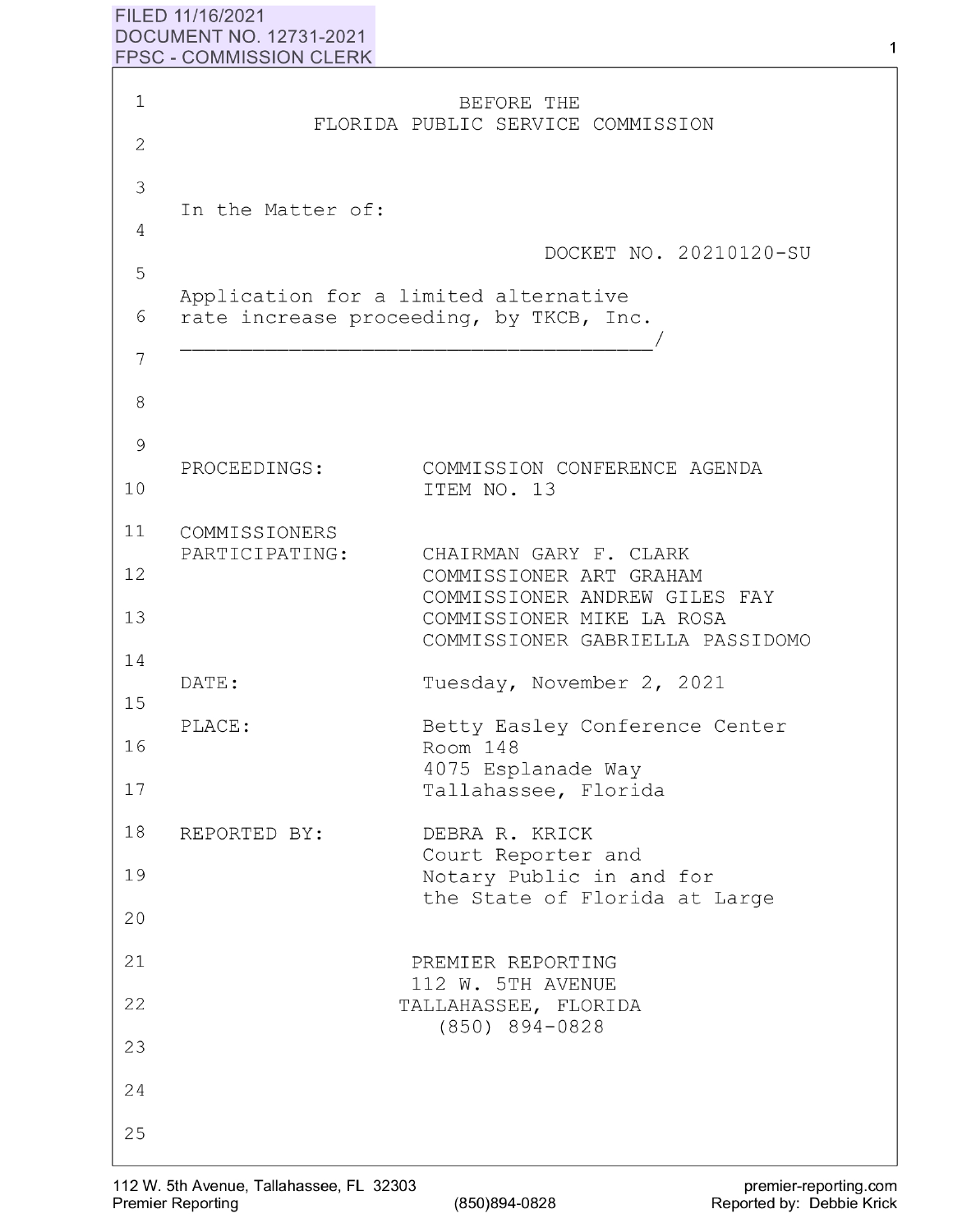P R O C E E D I N G S CHAIRMAN CLARK: All right. Let's continue with the Agenda this morning. Item No. 4 -- Items 2 and 4 through 13 are on the move staff list. Item 3 has been moved to the end for further discussion. Are there other items that Commissioners would like to take off the move staff list? All right. Seeing none, I will entertain a motion to approve the move staff items. COMMISSIONER GRAHAM: Mr. Chairman, I would like to move Items 2, 4, 5, 6, 7, 8, 9, 10, 11, 12 and 13, the staff recommendation on all those items. CHAIRMAN CLARK: Is there a second? COMMISSIONER FAY: Second. CHAIRMAN CLARK: I have a second. I have a motion and a second o to approve all items on the move staff list. Any discussion? All in favor say aye. (Chorus of ayes.) CHAIRMAN CLARK: Opposed? (No response.) CHAIRMAN CLARK: Motion carries. (Agenda item concluded.)